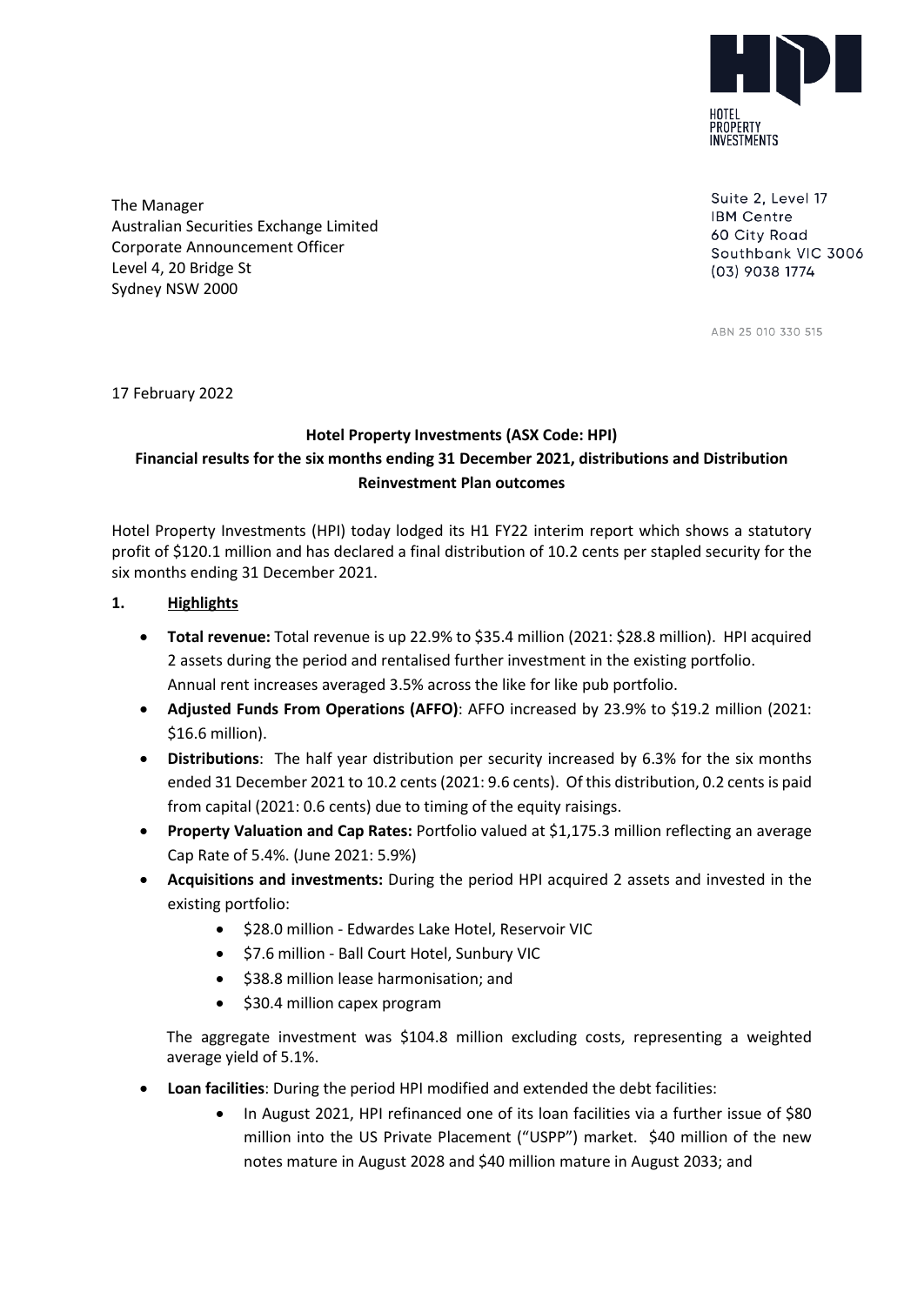• In December 2021, HPI increased the Common Terms Deed debt facilities from \$120 million to \$220 million.

As at 31 December 2021 the weighted average debt tenor is 4.6 years and the average cost of debt is 3.59%.

# **2. Profit after tax and Distributable Earnings**

Profit after Tax for the six months ended 31 December was \$120.1 million. Operating revenues and expenses included rental income from investment properties of \$31.5 million, property cost recoveries of \$3.9 million, property outgoing costs of \$5.4 million, management fees and other trust costs of \$2.8 million, and financing costs of \$7.8 million. The fair value gain on investment property was \$100.7 million.

Adjusting profit after tax for fair value adjustments, non-cash finance costs and other minor items, the distributable earnings of HPI was \$19.5 million. Adjusting further for maintenance capex of \$0.3 million the Adjusted Funds from Operations (AFFO) was \$19.2 million.

### **3. Distribution Reinvestment Plan (DRP)**

HPI has previously advised that the Subscription Price of securities under the DRP is \$3.5118 per stapled security. This Price was established by applying a 1% discount to the average of the daily price average of the daily volume weighted average price of all sales of Stapled Securities recorded on ASX for each of the first 20 ASX Trading Days on and from the first date the Stapled Securities traded on the ASX on an ex-entitlement basis in respect of the Distribution.

Of the registered Securityholders, 16.1% elected to take their distribution for the six months ended 31 December 2021 as new HPI Securities. As a result, the DRP will raise \$3.2 million through the issue of approximately 0.9 million new HPI Securities.

### **4. Key Metrics as at 31 December 2021**

- **Statutory Profit:** \$120.1 million
- **Fair value gain:** \$100.7 million
- **Investment Property Value:** \$1,175.3 million
- **Average cap rate:** 5.4%
- **Cash on Hand:** \$3.7 million
- **Loans Drawn:** \$436.1 million
- **Undrawn debt facilities:** \$93.9 million
- **Weighted average debt expiry:** 4.6 years
- **Gearing:** 36.2%(Drawn Debt minus cash)/(Total Assets minus Cash)
- **Weighted Average Lease Expiry:** 10.6 years
- **Average Option Period:** 18.8 years
- **Occupancy:** Hotels 100% leased
- **Net Assets per Security:** \$3.82

### **5. Distribution Guidance for FY22**

HPI re-affirms distribution guidance of 20.5 cents per security for FY22.

*This ASX announcement was authorised by the Hotel Property Investments Limited Board*